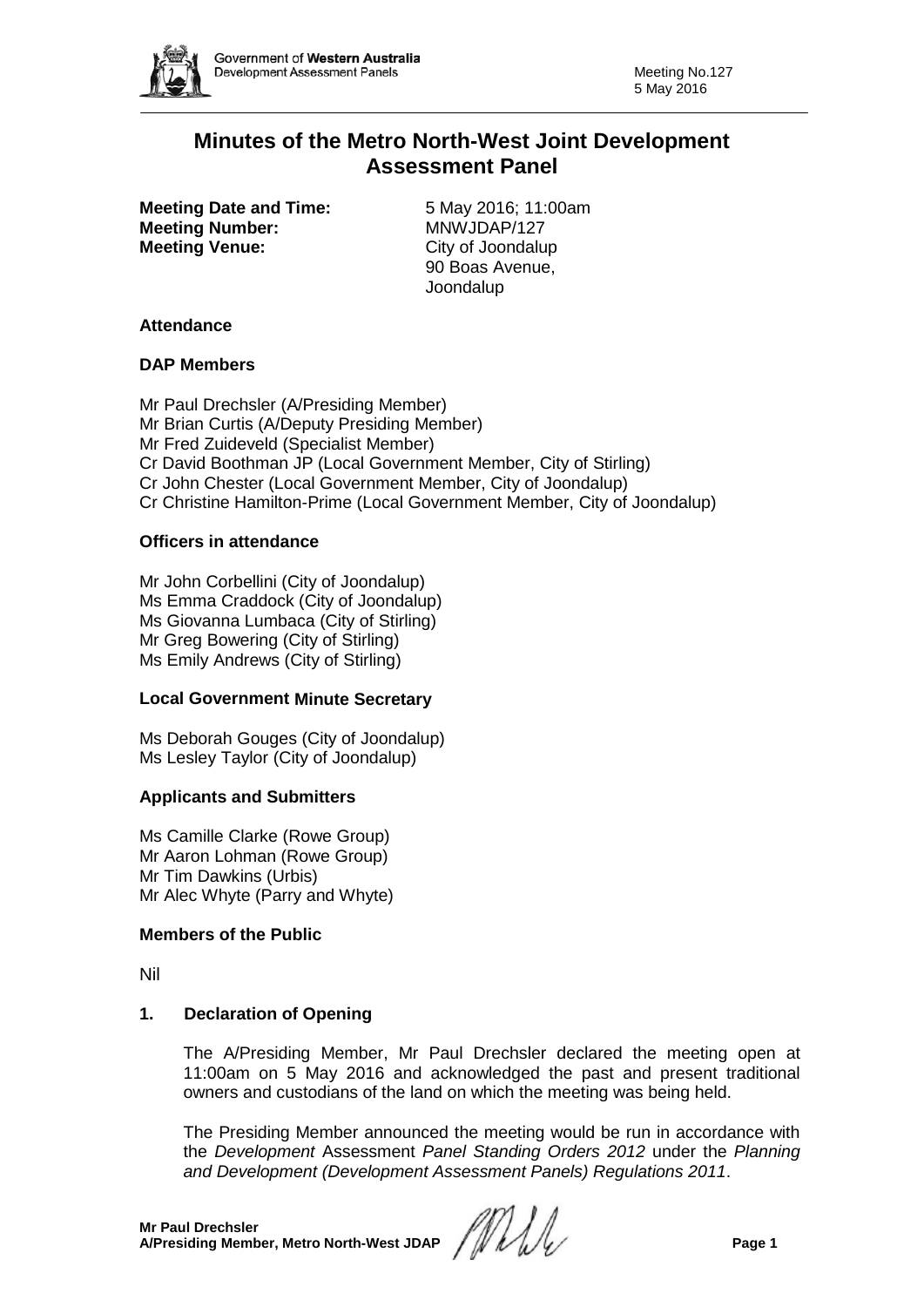

The Presiding Member advised that the meeting is being audio recorded in accordance with Section 5.16 of the Standing Orders 2012; No Recording of Meeting, which states: *'A person must not use any electronic, visual or audio recording device or instrument to record the proceedings of the DAP meeting unless the Presiding Member has given permission to do so.'* The Presiding Member granted permission for the minute taker to record proceedings for the purpose of the minutes only.

## **2. Apologies**

Ms Karen Hyde (Presiding Member) Mayor Giovanni Italiano JP (Local Government Member, City of Stirling) Cr Philippa Taylor (Local Government Member, City of Joondalup)

## **3. Members on Leave of absence**

Panel member, Ms Karen Hyde has been granted leave of absence by the Minister for the period of 6 April 2016 to 8 May 2016 inclusive.

## **4. Noting of minutes**

Minutes of the Metro North-West Joint Development Assessment Panel meeting no.124 held on 18 April 2016 were noted by DAP members.

Minutes of the Metro North-West Joint Development Assessment Panel meeting no.125 held on 22 April 2016 and no.126 held on 26 April 2016 were not available for noting at the time of meeting.

## **5. Declaration of Due Consideration**

All members declared that they had duly considered the documents.

### **6. Disclosure of interests**

Panel member, Cr John Chester, declared an impartiality interest in Item 9.1 as one of the owners/developers of Lot 5002 Delamere Avenue, Currambine, Mr Ian Goodenough MP, is known to Cr Chester.

Panel member, Cr Christine Hamilton-Prime, declared an impartiality interest in Item 9.1 as one of the owners/developers of Lot 5002 Delamere Avenue, Currambine, Mr Ian Goodenough MP, is known to Cr Hamilton-Prime.

In accordance with section 4.6.1 and 4.6.2 of the Standing Orders 2012, the Acting Presiding Member determined that the members listed above, who have disclosed an impartiality interest, are permitted to participate in discussion and voting on the item.

## **7. Deputations and presentations**

**7.1** Ms Camille Clarke (Rowe Group) addressed the DAP for the application at Item 8.1.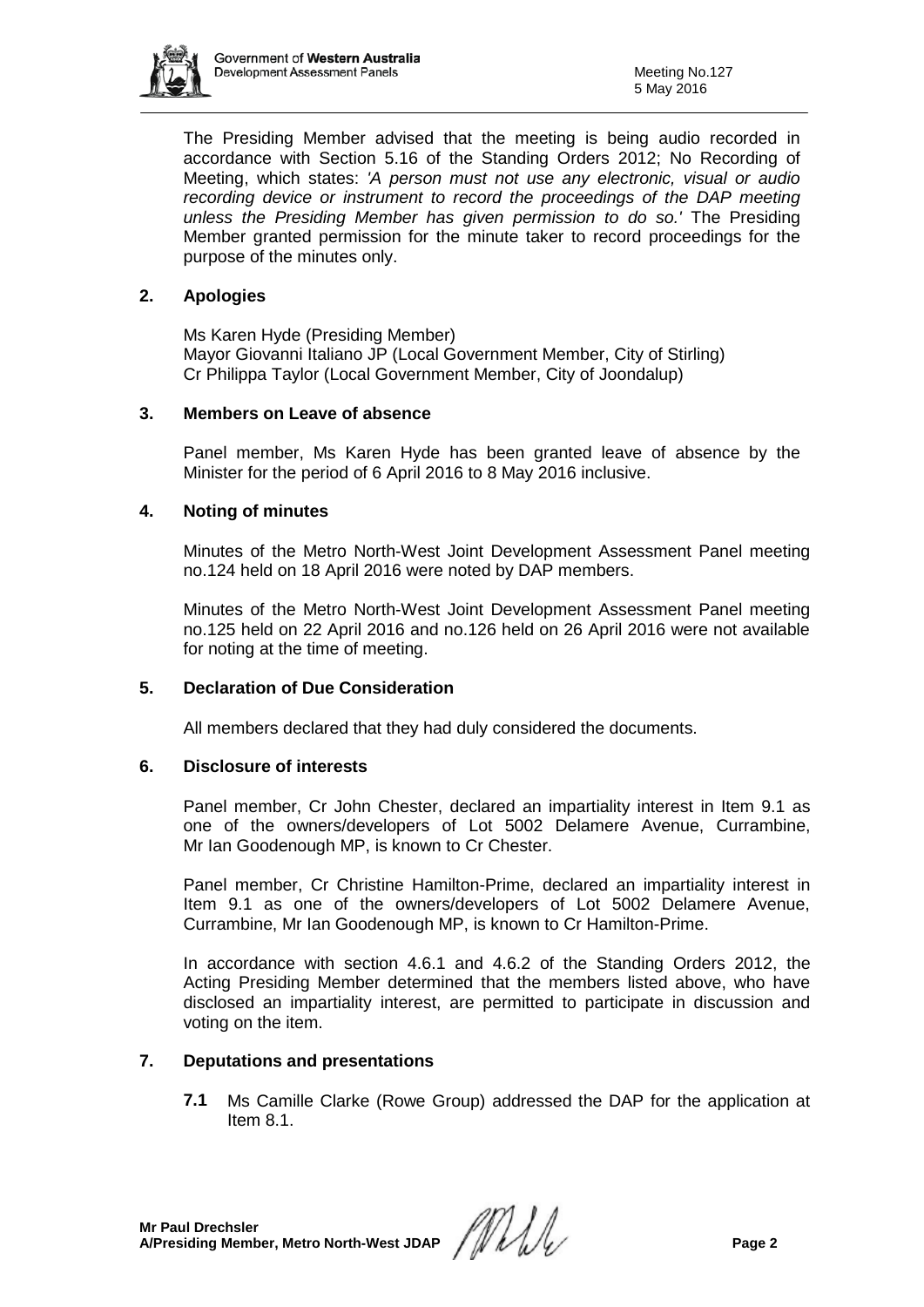

## **PROCEDURAL MOTION**

**Moved by:** Mr Paul Drechsler **Seconded by:** Mr Fred Zuideveld

That the application at Item 9.1 be heard prior to the presentations at Item 7 and Item 8.1.

## **The Procedural Motion was put and CARRIED UNANIMOUSLY.**

## **8. Form 1 - Responsible Authority Reports – DAP Application**

| 8.1 | <b>Property Location:</b>   | Lot 6345, House Number 106, Bradford Street,<br>Coolbinia   |
|-----|-----------------------------|-------------------------------------------------------------|
|     | <b>Application Details:</b> | Proposed Additions to Nursing Home (Ability<br>Centre)      |
|     | Applicant:                  | Rowe Group                                                  |
|     | Owner:                      | The Cerebral Palsy Association of Western<br>Australian Ltd |
|     | Responsible authority:      | City of Stirling                                            |
|     | DoP File No:                | DAP/16/01001                                                |

## **REPORT RECOMMENDATION / PRIMARY MOTION**

**Moved by:** Cr David Boothman **Seconded by:** Mr Brian Curtis

That the Metro North-West JDAP resolves to:

**Approve** DAP Application reference DAP/16/01001 and accompanying plans (ATTACHMENT 1) for the Proposed Additions to Nursing Home (Ability Centre), in accordance with Schedule 2, Clause 68 (2) of the Planning and Development (Local Planning Scheme) Regulations 2015, subject to the following conditions:

## **Conditions**

- 1. The pedestrian path at the north-west corner of the subject site is to be relocated so as to be outside the subject site to the satisfaction of the City.
- 2. The 1.8 metres fencing abutting the reserve to the north-east and north-west shall be visually permeable in accordance with the City's Local Planning Policy 2.7 – Streetscapes and shall be finished to a colour and material that is compatible with the surrounding properties, to the satisfaction of the City.
- 3. All stormwater from all roofed and paved areas to be collected and contained on site.
- 4. All land indicated as landscaped area on the approved plan being developed on practical completion of building works to the satisfaction of the City. All landscaped areas are to be maintained in good condition thereafter.
- 5. All driveways, parking and manoeuvring areas are to be constructed, drained and maintained to the satisfaction of the City.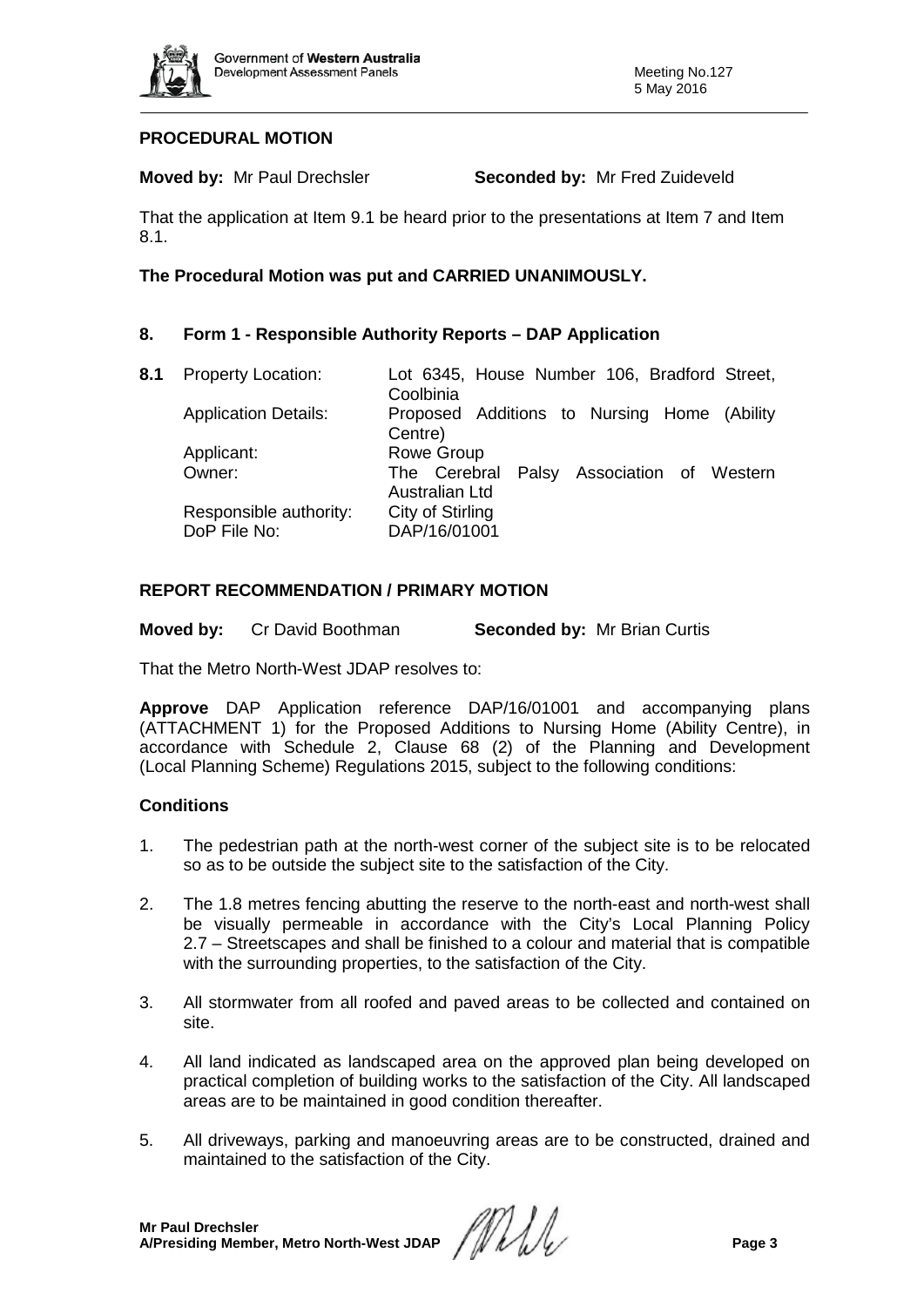

- 6. Air conditioning units, ducts and other services shall be screened from view.
- 7. Pedestrian pathways providing wheelchair accessibility connecting all entries to buildings with the public footpath and car parking areas to the satisfaction of the City.
- 8. Adequate lighting being provided to communal pathways and parking areas to the satisfaction of the City.
- 9. All boundary fencing behind the front setback line is to accord with the provisions of the City's Local Laws pertaining to the provision of a sufficient fence.
- 10. The proposed crossover shall be designed and constructed in accordance with the City's Crossover Policy to the satisfaction of the City.
- 11. Any existing crossovers not included as part of the proposed development on the approved plan are to be removed. New kerbing and verge to be reinstated to the satisfaction of the City.
- 12. No walls fences or letterboxes above 0.75 metres in height to be constructed within 1.5 metres of where;
	- a. walls or fences adjoin vehicular access points to the site, or
	- b. a driveway meets a public street, or
	- c. two streets intersect,

unless the further approval of Council is obtained.

- 13. All parking bays and areas are to comply with Australian Standards AS/NZS2890.1. The number of disabled car parking bays and their design and layout are to comply with AS/NZS2890.6:2009 (Off-street Parking for People with Disabilities).
- 14. The bin store areas are be designed to have a hose-cock and floor waste connected to sewer to facilitate the washing of bins to minimise odours.
- 15. A noise management plan detailing how potential noise impacts will be managed or reduced to prevent unreasonable noise to residents.
- 16. A construction management plan is required to be submitted with the building permit to address potential impacts during the construction phase.
- 17. Potential nuisance from artificial light to be addressed in accordance with Australian Standard AS 4282 – 1997.

### **Advice Notes**

The following Advice Notes are also recommended:

- a) A Bushfire Management Plan and Emergency Evacuation Plan are to be provided to the City due to the vulnerable nature of the land use.
- b) With respect to Condition 15, potential noise sources include vehicles entering and exiting the property and air conditioners.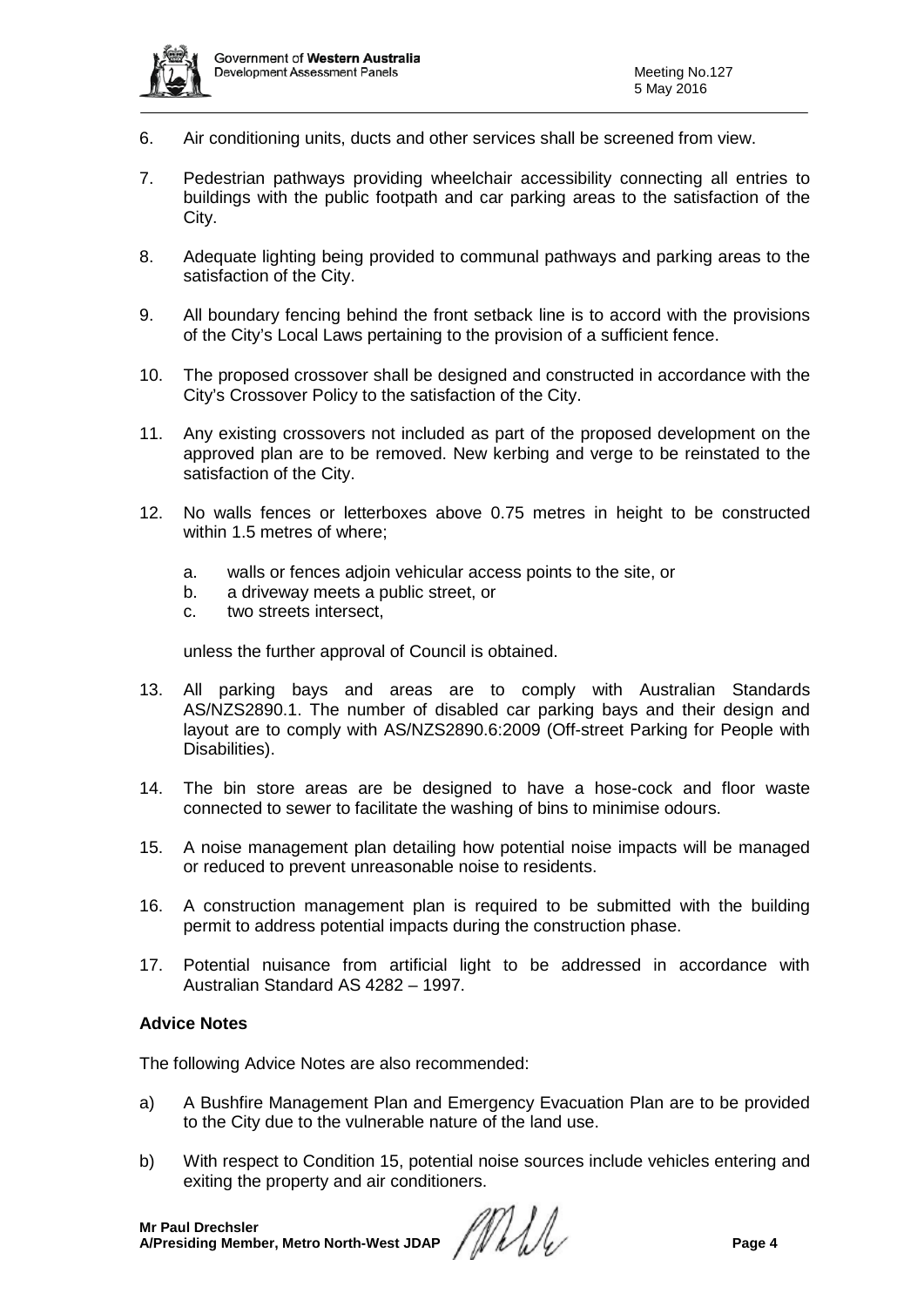

### **AMENDING MOTION**

**Moved by: Cr David Boothman <b>Seconded by:** Mr Fred Zuideveld

Reword Condition 1 as follows:

*1. The pedestrian path at the north-west corner of the subject site is to be relocated so as to be outside the subject site at the City's cost.*

**REASON: The City of Stirling expressed to panel members that it would cover the costs associated with the relocation of the pedestrian path.**

**The Amending Motion was put and CARRIED UNANIMOUSLY.**

### **AMENDING MOTION**

**Moved by:** Mr Paul Drechsler **Seconded by:** Mr Fred Zuideveld

Reword Condition 7 as follows:

*7. Pedestrian pathways providing wheelchair accessibility connecting all entries to new buildings with the pedestrian footpath and new car parking areas to the satisfaction of the City.*

**REASON: To ensure the condition refers only to the pedestrian pathways proposed as part of the application.** 

**The Amending Motion was put and CARRIED UNANIMOUSLY.**

### **AMENDING MOTION**

**Moved by:** Mr Paul Drechsler **Seconded by:** Mr Fred Zuideveld

Remove Condition 9 and re-number the Conditions accordingly.

**REASON: Condition 2 already specifies the fencing construction requirements.**

**The Amending Motion was put and CARRIED UNANIMOUSLY.**

### **AMENDING MOTION**

**Moved by:** Mr Paul Drechsler **Seconded by:** Cr David Boothman

Remove Conditions 15 and 16 and re-number the Conditions accordingly.

**REASON: As the City of Stirling has reworded and combined Conditions 15 and 16 into one, being Condition 14.** 

## **The Amending Motion was put and CARRIED UNANIMOUSLY.**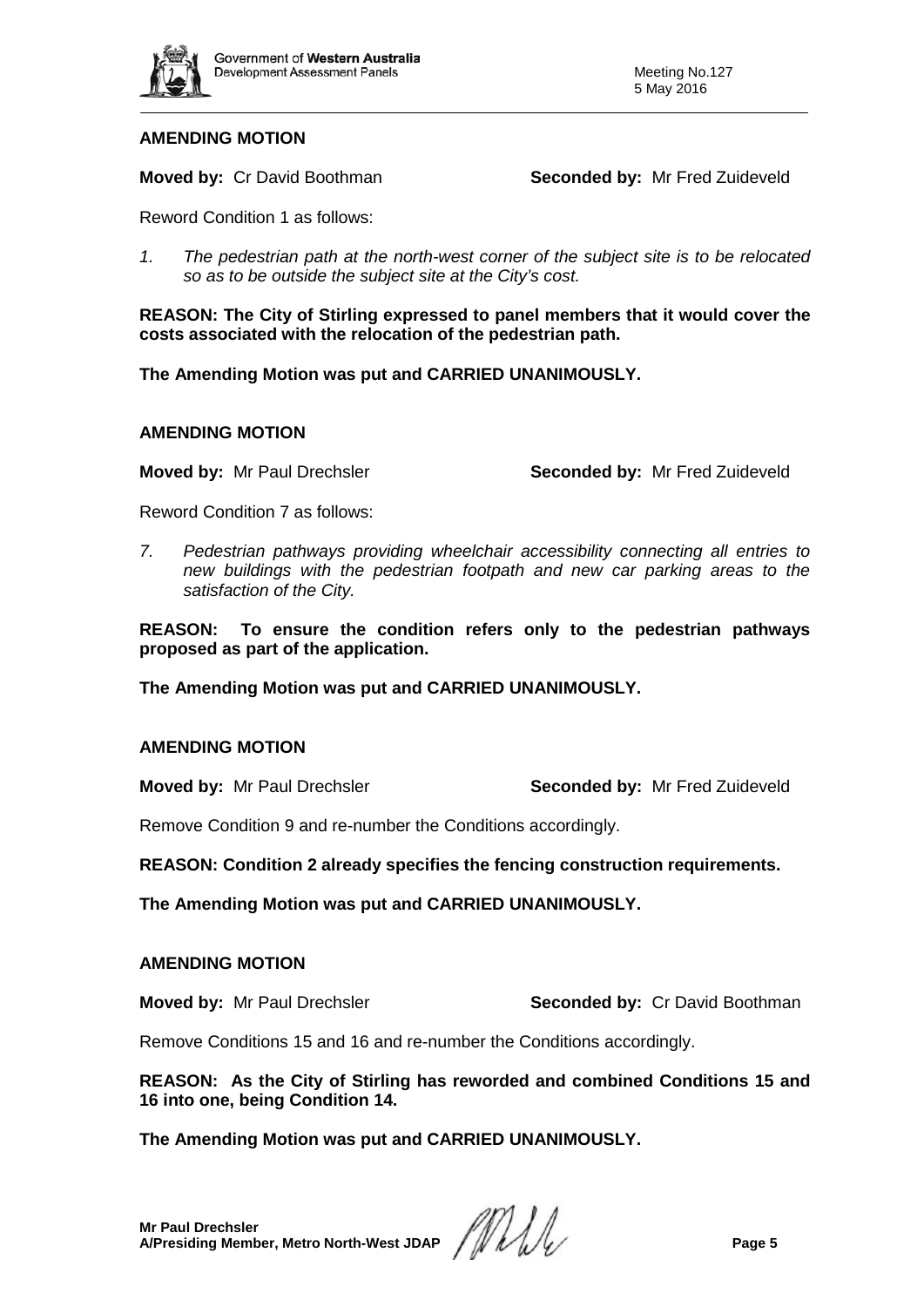

## **AMENDING MOTION**

### **Moved by:** Cr David Boothman **Seconded by:** Mr Brian Curtis

Include an additional Condition to replace removed Conditions 15 and 16 to read as follows:

*14. A Site Management Plan shall be submitted to the satisfaction of the City prior to commencement of works. The Site Management Plan shall address dust, noise, waste management, storage of materials, traffic and site safety/security. The Site Management Plan is to be complied with for the duration of the construction of the development.*

**REASON: The original Condition 15 required rewording so the City of Stirling agreed, in liaison with the Applicant, to combine Conditions 15 and 16 into a single condition for clarity.**

### **The Amending Motion was put and CARRIED UNANIMOUSLY.**

### **AMENDING MOTION**

**Moved by:** Mr Brian Curtis **Seconded by:** Mr Paul Drechsler

Remove Advice Note b).

**REASON: As Condition 15 was removed, Advice Note b) is no longer relevant.** 

### **The Amending Motion was put and CARRIED UNANIMOUSLY**

### **PRIMARY MOTION (AS AMENDED)**

That the Metro North-West JDAP resolves to:

**Approve** DAP Application reference DAP/16/01001 and accompanying plans (ATTACHMENT 1) for the Proposed Additions to Nursing Home (Ability Centre), in accordance with Schedule 2, Clause 68 (2) of the Planning and Development (Local Planning Scheme) Regulations 2015, subject to the following conditions:

### **Conditions**

- 1. The pedestrian path at the north-west corner of the subject site is to be relocated so as to be outside the subject site at the City's cost.
- 2. The 1.8 metres fencing abutting the reserve to the north-east and north-west shall be visually permeable in accordance with the City's Local Planning Policy 2.7 – Streetscapes and shall be finished to a colour and material that is compatible with the surrounding properties, to the satisfaction of the City.
- 3. All stormwater from all roofed and paved areas to be collected and contained on site.
- 4. All land indicated as landscaped area on the approved plan being developed on practical completion of building works to the satisfaction of the City. All landscaped areas are to be maintained in good condition thereafter.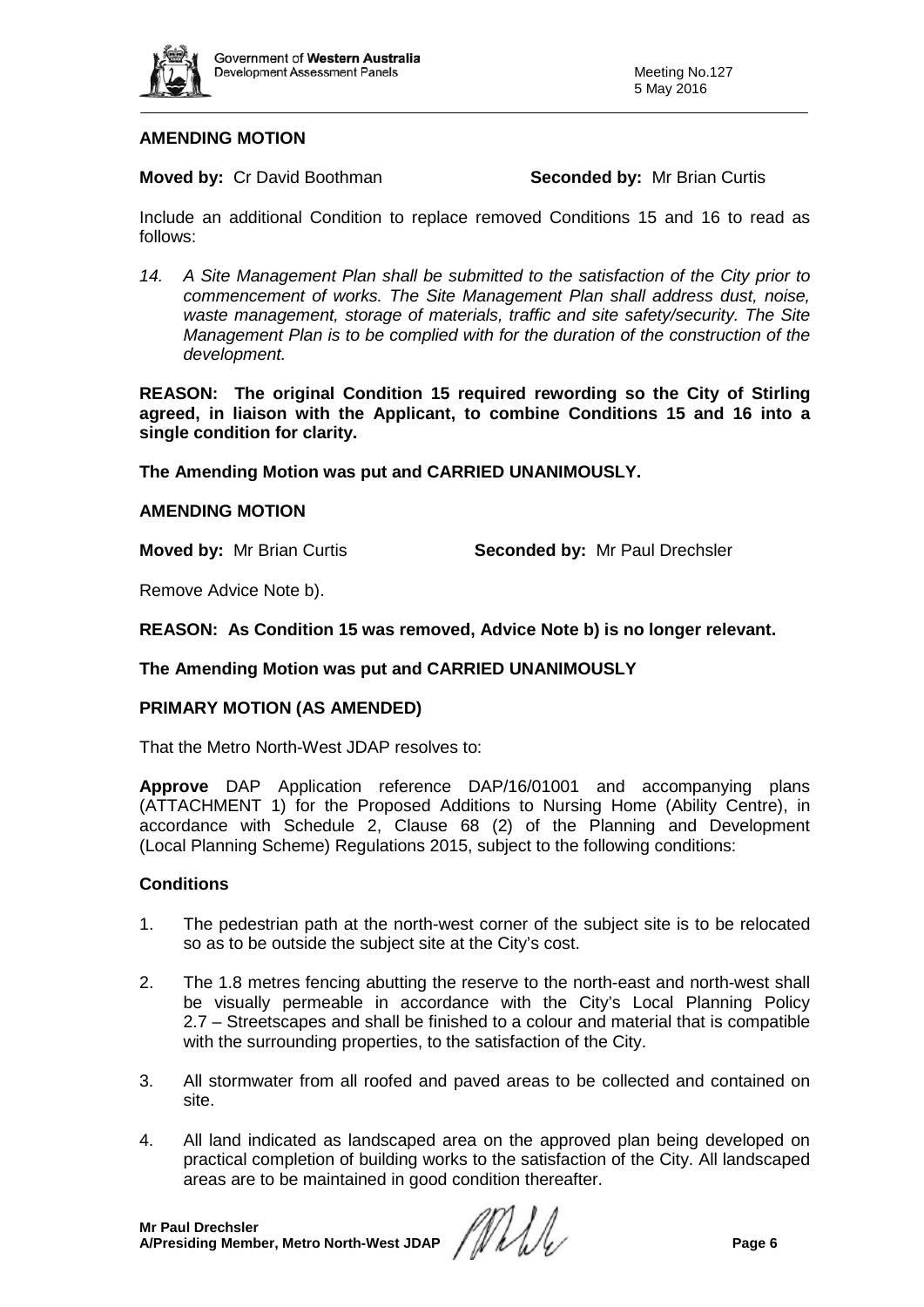

- 5. All driveways, parking and manoeuvring areas are to be constructed, drained and maintained to the satisfaction of the City.
- 6. Air conditioning units, ducts and other services shall be screened from view.
- 7. Pedestrian pathways providing wheelchair accessibility connecting all entries to new buildings with the pedestrian footpath and new car parking areas to the satisfaction of the City.
- 8. Adequate lighting being provided to communal pathways and parking areas to the satisfaction of the City.
- 9. The proposed crossover shall be designed and constructed in accordance with the City's Crossover Policy to the satisfaction of the City.
- 10. Any existing crossovers not included as part of the proposed development on the approved plan are to be removed. New kerbing and verge to be reinstated to the satisfaction of the City.
- 11. No walls fences or letterboxes above 0.75 metres in height to be constructed within 1.5 metres of where;
	- a. walls or fences adjoin vehicular access points to the site, or
	- b. a driveway meets a public street, or
	- c. two streets intersect,

unless the further approval of Council is obtained.

- 12. All parking bays and areas are to comply with Australian Standards AS/NZS2890.1. The number of disabled car parking bays and their design and layout are to comply with AS/NZS2890.6:2009 (Off-street Parking for People with Disabilities).
- 13. The bin store areas are be designed to have a hose-cock and floor waste connected to sewer to facilitate the washing of bins to minimise odours.
- 14. A Site Management Plan shall be submitted to the satisfaction of the City prior to commencement of works. The Site Management Plan shall address dust, noise, waste management, storage of materials, traffic and site safety/security. The Site Management Plan is to be complied with for the duration of the construction of the development.
- 15. Potential nuisance from artificial light to be addressed in accordance with Australian Standard AS 4282 – 1997.

### **Advice Notes**

The following Advice Notes are also recommended:

a) A Bushfire Management Plan and Emergency Evacuation Plan are to be provided to the City due to the vulnerable nature of the land use.

### **The Primary Motion (as amended) was put and CARRIED UNANIMOUSLY.**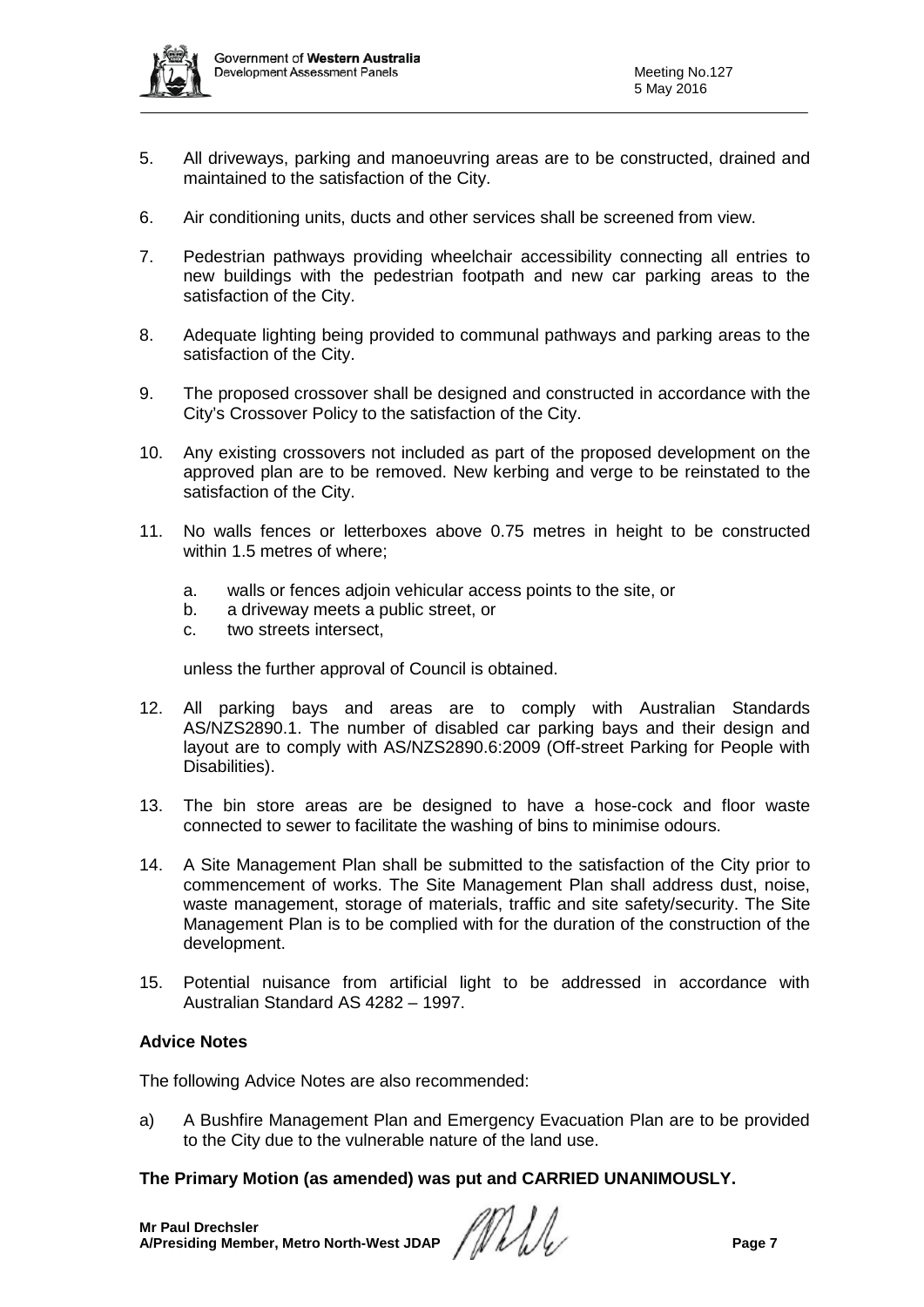

### **9. Form 2 – Responsible Authority Reports - Amending or cancelling DAP development approval**

| 9.1 | <b>Property Location:</b>              | Lot 5002 (74) and Lot 5001 (86) Delamere Avenue,<br>Currambine                |
|-----|----------------------------------------|-------------------------------------------------------------------------------|
|     | <b>Application Details:</b>            | Proposed modifications to an<br>approved<br>commercial development            |
|     | Applicant:                             | Urbis Pty Ltd on behalf of ALDI Australia                                     |
|     | Owner:                                 | Currambine District One Pty Ltd, Currambine<br>District Two Pty Ltd & various |
|     | Responsible authority:<br>DoP File No: | City of Joondalup<br>DP/11/02687                                              |

## **REPORT RECOMMENDATION / PRIMARY MOTION**

**Moved by:** Cr John Chester **Seconded by:** Cr Christine Hamilton-Prime

That the Metro North-West JDAP resolves to:

- 1. **Accept** that the DAP Application reference DP/11/02687 as detailed on the DAP Form 2 dated 4 March 2016 is appropriate for consideration in accordance with regulation 17 of the *Planning and Development (Development Assessment Panels) Regulations 2011*;
- 2. **Approve** the DAP Application reference DP/11/02687 as detailed on the DAP Form 2 dated 4 March 2016 and accompanying plan date stamped 4 March 2016, in accordance with clause 77(4) of the *Planning and Development (Local Planning Schemes) Regulations 2015*, for the proposed modifications to conditions of approval and commercial development at Lot 5002 (74) and Lot 5001 (86) Delamere Avenue, Currambine, subject to:

## **Removal of Conditions**

Conditions 18, 19, 20 and 21 of the approved DAP Application DP/11/02687 of 7 March 2012 and amended conditions (i), (ii), (iii), (iv) and (v) of the approved DAP Application reference DP11/02687 of 17 October 2012 are removed.

### **Amended Conditions**

a) A notification under section 70A of the Transfer of Land Act is to be prepared at the applicant's cost and in a form acceptable to the City and lodged with the Registrar of Titles for endorsement on the certificates of title for Lot 5002 (74) Delamere Avenue and Lot 5001 (86) Delamere Avenue within 90 days from the date of this approval.

The notification is to give notice of the provision for 9 car parking bays to be provided on Lot 5001 (86) Delamere Avenue for the exclusive use of patrons of, and visitors to, and employees of the occupiers of, Lot 5002 (74) Delamere Avenue and that if, for any reason, including the sale or redevelopment of Lot 5001, the car parking bays to be provided on Lot 5001 become unavailable then the use of Lot 5002 may be contrary to a condition of the development approval and may constitute an offence under the City of Joondalup District Planning Scheme No. 2.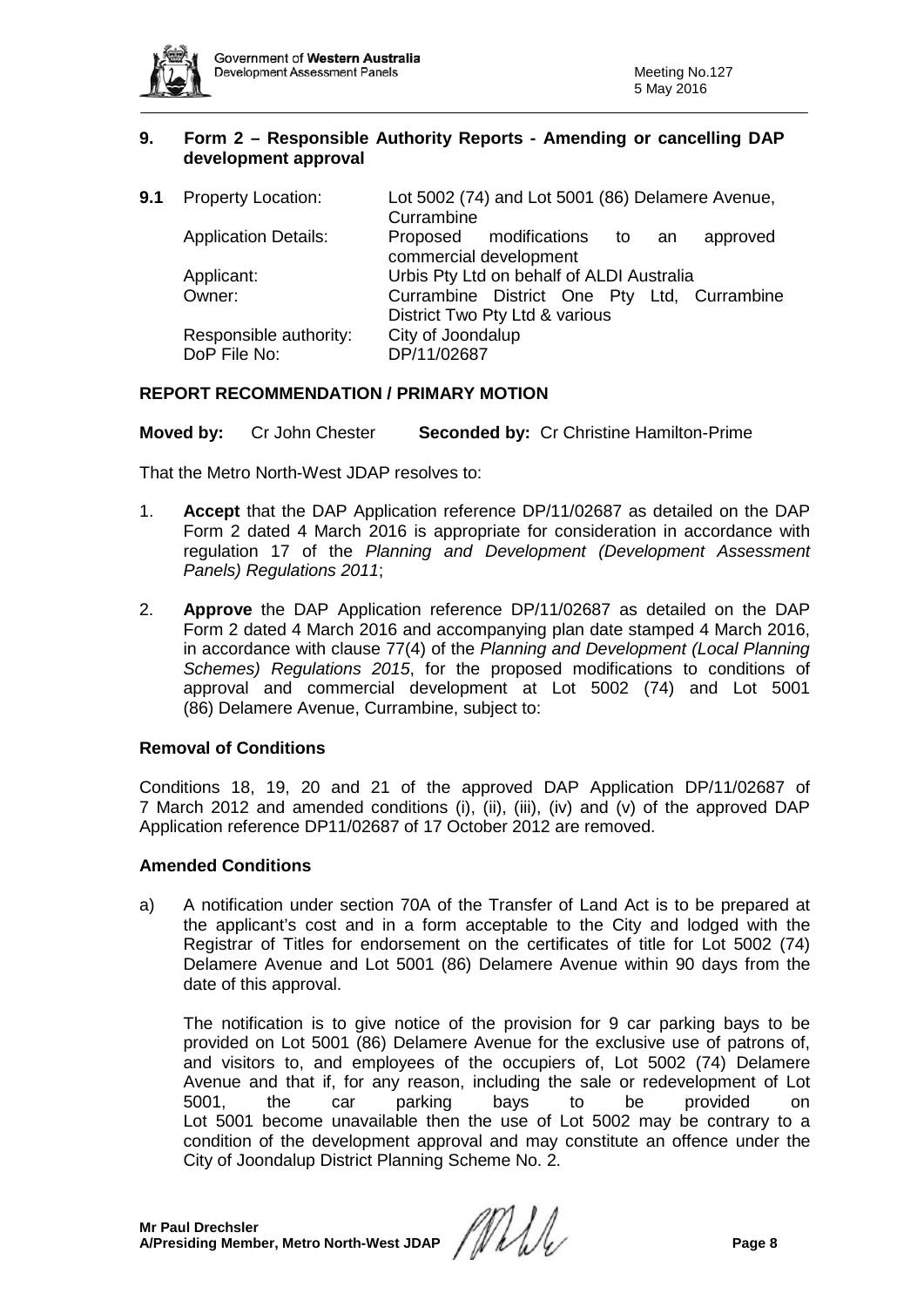

- b) The nine car parking bays on the western side of Lot 5001 (86) Delamere Avenue, indicated on the approved plans, and required under amended condition a), are to be provided for parking exclusively by:
	- (i) patrons of, and visitors to, the development on Lot 5002 (74) Delamere Avenue; and
	- (ii) employees of the occupiers of Lot 5002 (74) Delamere Avenue,

and are to be available, within 90 days from the date of this approval.

c) The car parking bays are to be designed, constructed, drained and marked in accordance with the Australian Standard for Off-street Car Parking (AS/NZS2890.1 2004) and thereafter maintained to the satisfaction of the City.

### **Advice Notes**

- 1. All other conditions and requirements detailed on the previous approval dated 7 March 2012 shall remain unless altered by this application.
- 2. This approval relates only to the:
	- Deletion of the previous development at Lot 5001 (86) Delamere Avenue, Currambine from the approval
	- Construction of nine car bays and associated pedestrian path on Lot 5001 (86) Delamere Avenue, Currambine
	- Amendment to the conditions of approval as set out in this decision.

### **AMENDING MOTION**

**Moved by: Cr John Chester <b>Seconded by:** Mr Brian Curtis

Reword Amended Condition b) as follows:

- *b) The nine car parking bays on the western side of Lot 5001 (86) Delamere Avenue, indicated on the approved plans, and required under amended condition a), are to be provided and clearly marked for parking exclusively by:*
	- *(i) patrons of, and visitors to, the development on Lot 5002 (74) Delamere Avenue; and*
	- *(ii) employees of the occupiers of Lot 5002 (74) Delamere Avenue,*

*and are to be available, within 90 days from the date of this approval.*

**REASON: To ensure exclusive use of the car parking bays for patrons, visitors and employees of Lot 5002 (74) Delamere Avenue, Currambine.**

**The Amending Motion was put and CARRIED UNANIMOUSLY.**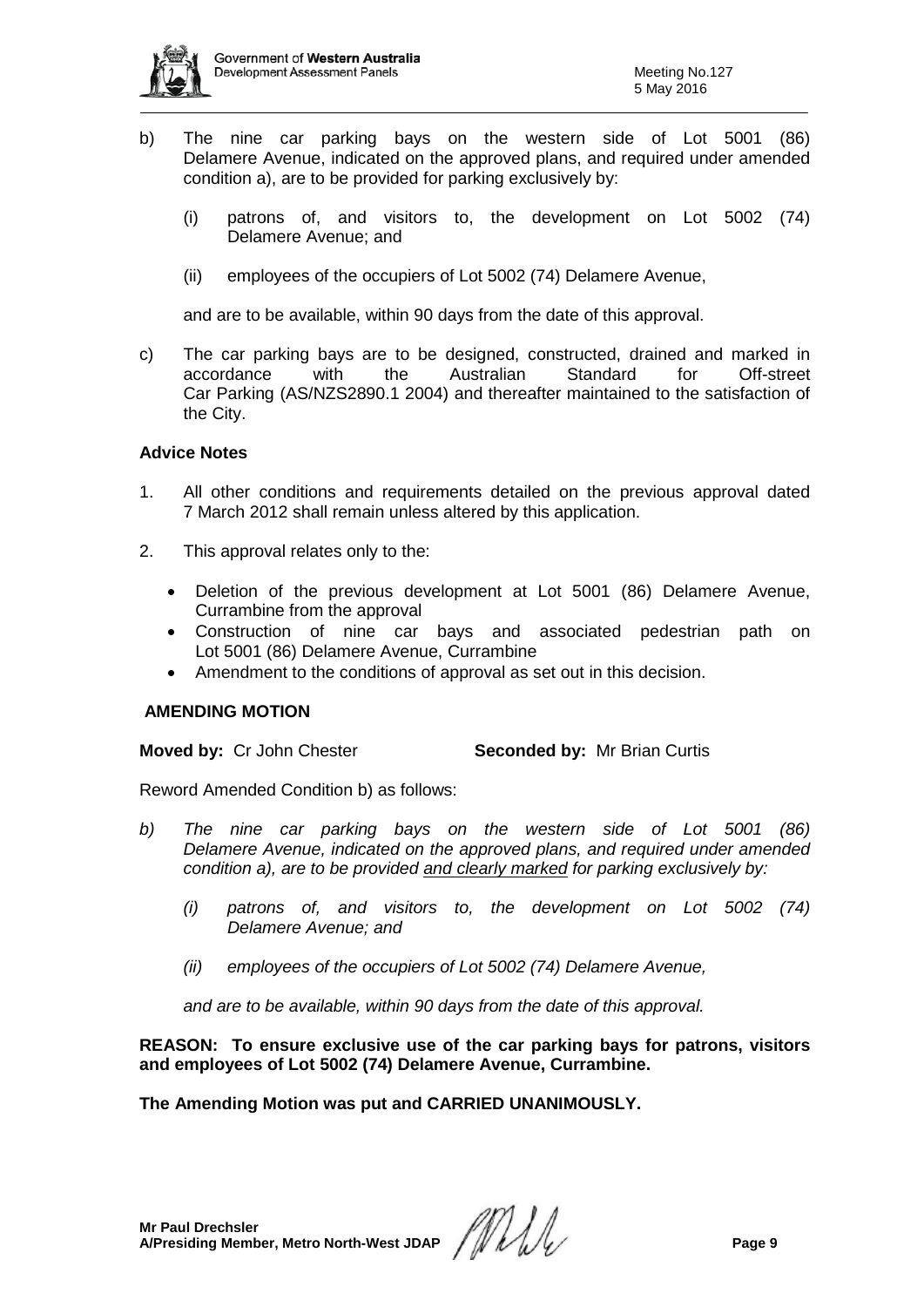

### **AMENDING MOTION**

**Moved by:** Mr Fred Zuideveld **Seconded by:** Mr Paul Drechsler

Remove Advice Note 2 and include an additional condition being Condition d) to the Amended Conditions to read as follows:

- *d) This approval relates only to the:*
	- *Deletion of the previous development at Lot 5001 (86) Delamere Avenue, Currambine from the approval*
	- *Construction of nine car bays and associated pedestrian path on Lot 5001 (86) Delamere Avenue, Currambine*
	- *Amendment to the conditions of approval as set out in this decision.*

### **REASON: To clarify that the approval for Lot 5001 has been cancelled.**

### **The Amending Motion was put and CARRIED UNANIMOUSLY.**

### **PRIMARY MOTION (AS AMENDED)**

That the Metro North-West JDAP resolves to:

- 1. **Accept** that the DAP Application reference DP/11/02687 as detailed on the DAP Form 2 dated 4 March 2016 is appropriate for consideration in accordance with regulation 17 of the *Planning and Development (Development Assessment Panels) Regulations 2011*;
- 2. **Approve** the DAP Application reference DP/11/02687 as detailed on the DAP Form 2 dated 4 March 2016 and accompanying plan date stamped 4 March 2016, in accordance with clause 77(4) of the *Planning and Development (Local Planning Schemes) Regulations 2015*, for the proposed modifications to conditions of approval and commercial development at Lot 5002 (74) and Lot 5001 (86) Delamere Avenue, Currambine, subject to:

### **Removal of Conditions**

Conditions 18, 19, 20 and 21 of the approved DAP Application DP/11/02687 of 7 March 2012 and amended conditions (i), (ii), (iii), (iv) and (v) of the approved DAP Application reference DP11/02687 of 17 October 2012 are removed.

### **Amended Conditions**

a) A notification under section 70A of the Transfer of Land Act is to be prepared at the applicant's cost and in a form acceptable to the City and lodged with the Registrar of Titles for endorsement on the certificates of title for Lot 5002 (74) Delamere Avenue and Lot 5001 (86) Delamere Avenue within 90 days from the date of this approval.

The notification is to give notice of the provision for 9 car parking bays to be provided on Lot 5001 (86) Delamere Avenue for the exclusive use of patrons of, and visitors to, and employees of the occupiers of, Lot 5002 (74) Delamere Avenue and that if, for any reason, including the sale or redevelopment of Lot